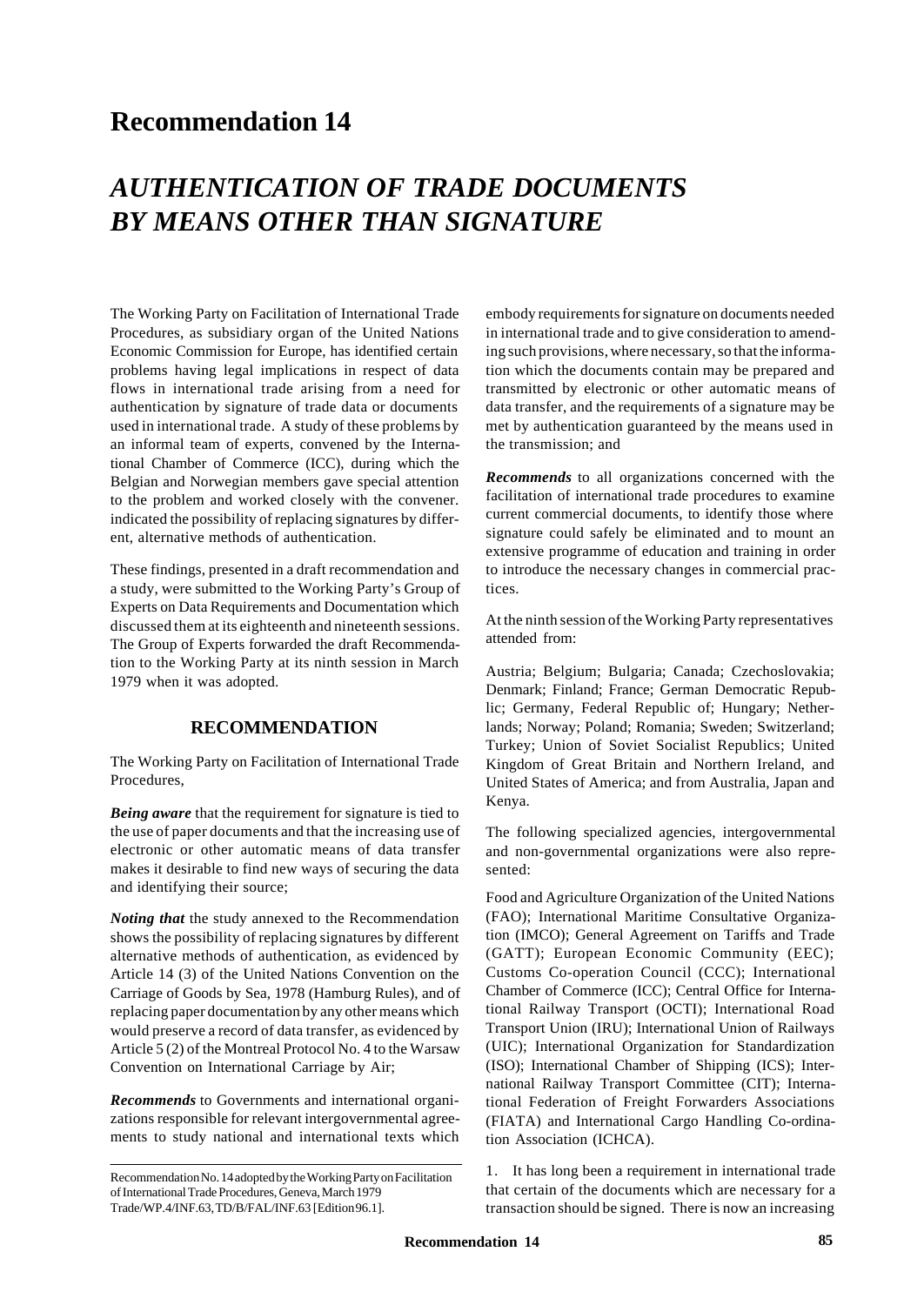trend away from paper documentation to electronic or other automatic means of transmission of information to be exchanged. When information is sent by these means, it is not possible to transmit a signature as such. The view has been put forward that the absence of a signature reduces the value or authenticity of the information, and that machine-transmitted information is not acceptable, unless substantiated by a signed document. The requirement of signature can clearly be an obstacle to trade facilitation.

2. This study, which is in two parts, first defines a signature and its purpose in the context of international trade documentation giving the background to current requirements for a handwritten signature. It then examines modern alternative methods, stating the case of acceptance of information without a signature.

# **PART I - BACKGROUND TO CURRENT REQUIREMENTS FOR A HANDWRITTEN SIGNATURE**

#### *Definition of "signature"*

3. "Signature" has been defined on many occasions, and a number of definitions given in legal and literary dictionaries are shown in Annex 1. Nearly all definitions require that the signatory write his name by hand. In court hearings the decision as to what constitutes a signature, is a question of fact which the judge decides himself. Some legal decisions about what constitutes a signature, taken from Belgian jurisprudence, are shown in part 2 of Annex I. Although the United Nations Convention on the Carriage of Goods by Sea, 1978 (Hamburg Rules), states in Article 14 (3) that a signature may be in handwriting, printed in facsimile, perforated, stamped, in symbols or made by any other mechanical or electronic means (if not inconsistent with relevant national law), this study is based on the generally-accepted meaning given to the word in international trade and legal circles.

#### *Function of signature*

4. A signature on trade documents serves three main purposes:

- (i) It identifies the source of the document, i.e. the writer;
- (ii) It confirms the information in the documents; and
- (iii)It constitutes proof of the signatory's responsibility for the correctness and/or completion of the information in the document.

The signature gives an element of proof which virtually amounts to undisputed legal validity of the document and the data transferred. Whereas the formal requirement is for a signed document, the essential function is that of authentication of data content. The need for verification may in certain cases also lead to requirements of composite authentication–that is to say, not only is the signature of the responsible part required, but also a signed declaration by some official or semi-official body endorsing the signature.

#### *Requirement of signature*

5. A signature may be required by virtue of a formal legal requirement, either in national law or international convention. It may serve a specific purpose, or the requirement may simply be based on commercial practice. Where there is a mandatory requirement, a signature is needed unless the law is amended or repealed. In order to make data transferred by electronic means acceptable as valid documents in law, the signature must be replaced by an alternative method of authentication.

6. In general, the following interests are affected: (a) commercial, (b) transport, (c) financial, and (d) official. Problems arise mainly with "documents that travel", often called "shipping documentation", i.e. documents that transfer data which are only available at dispatch and which are necessary for the clearance of goods at destination. Certain documents which actually accompany the goods, such as the ships' manifest or dangerous goods documentation, may not constitute problems. It should also be recalled that the information in some documents may be of interest to more parties than the originator and final recipient of the documents.

#### *Commercial documents*

7. The main principle of international trade law is that there is no formal requirement for a signature. Subject to an exceptional requirement of signature in national law, documents required for the practical performance of a contract, such as a commercial invoice, or a certificate regarding quality and quantity, need not therefore be signed. The parties concerned are mainly interested in identification of the documentation and verification of data content, which can be obtained from other sources and are not dependent on a signature. The same is true for the shipping advice/notification called for in most trade terms. There is therefore no reason to include a requirement of signature in the requirements for commercial information which is now often the case. Even if old habits are difficult to change, re-education is clearly the answer to this problem.

#### *Transport documents*

8. Some international conventions prescribe signatures on transport contracts. Others, like the CIM for transport by rail, have dropped this requirement, which would seem to indicate that here is no legal need for authentication in such a document, except in instances where a signature is required by national law. The problem can then only be solved by action on the lines mentioned in paragraph 4 above, such as repeal of the legal requirement or the acceptance by the relevant authorities of data produced by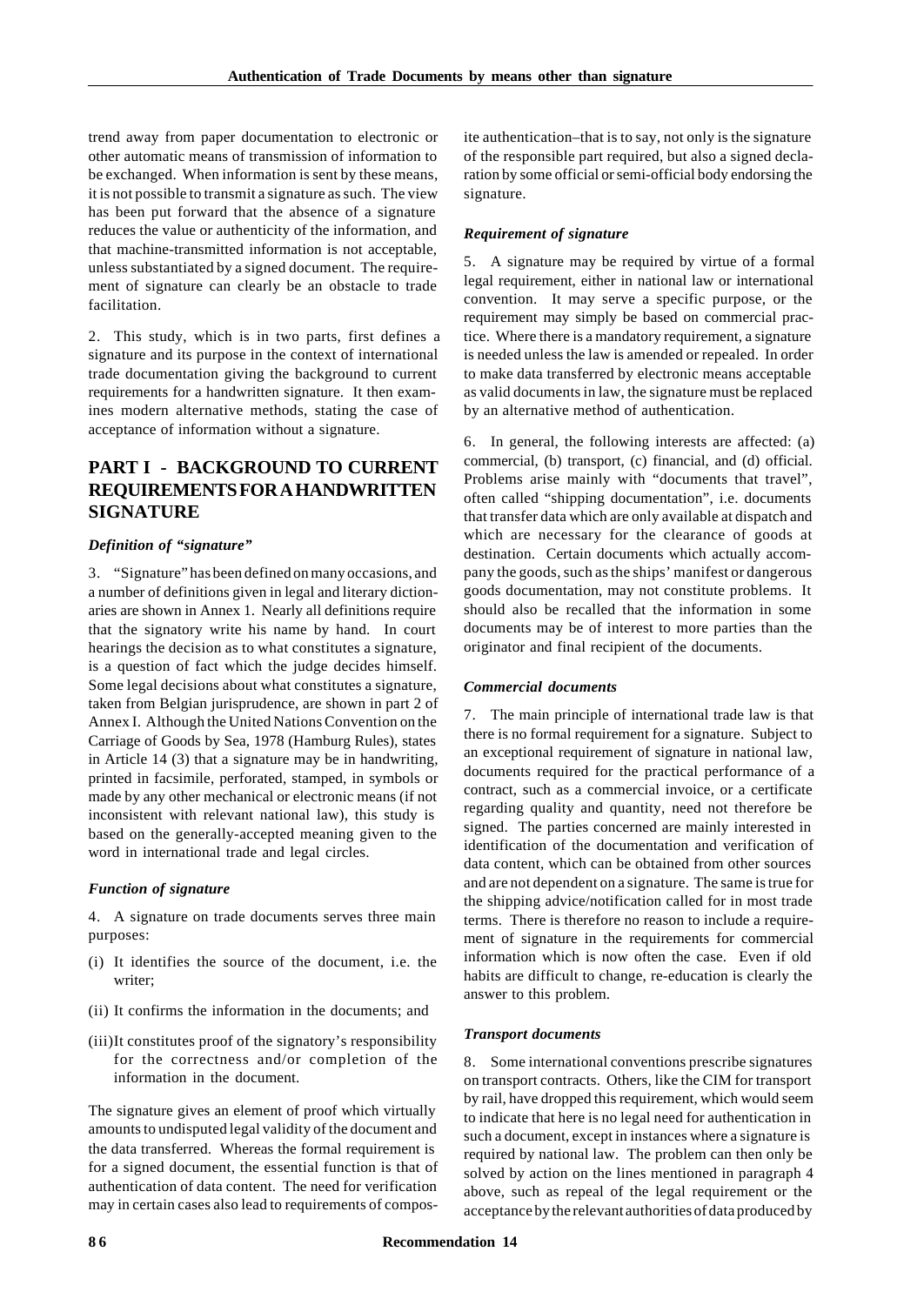electronic or other automatic means. In transport the position is, however, further complicated by the number of parties involved apart from the carriers themselves: exporters, importers, financiers, insurers and authorities. There would also appear to be several functions involved which give rise to demands for signed documents:

- (a) evidence of the contractual undertaking of transport;
- (b) evidence that goods have been accepted for transport;
- (c) evidence of details of the goods transported; and
- (d) evidence that the goods have been received in good condition.

As mentioned in paragraph 3 above it is, rather, the verification of the data content conveyed by the signature than the signature *per se* that is needed, and various alternative methods of meeting this need are described in Part II of the present study.

9. The (negotiable) bill of lading poses a special problem since it constitutes a transport contact which is also a negotiable document of title. This is the classic example of a document which travels and which is of interest to parties other than the originator and the final recipient. There is no immediate, obvious solution to the legal problems involved. The best way to make possible the use of modern methods of data transmission in sea transport is to make the parties consider whether their commercial relations are such that they could replace the bill of lading by a non-negotiable transport document. Experience shows that such documents are an acceptable alternative in many instances.

#### *Financial documents*

10. Requirements for the authentication of financial documents such as letters of credit are outside the scope of this study, although problems could be created by the specific documentary provisions of the credit. The need to verify whether insurance is in force for a particular shipment could, in certain circumstances, lead to the need for a signed document. However, the growing trend for exporters themselves to make out insurance certificates under cover of a general policy and the availability of alternative methods of ensuring that adequate cover exists may lead to a reduction of this particular requirement. As an example, there is a growing tendency on the part of major exporters merely to state that cover has been effected under a blanket arrangement, without any specific document being issued in respect of individual shipments.

#### *Official documents*

11. It would seem that the main need for authentication and acceptance of responsibility to meet official demand occurs at import in the country of final destination. These needs, however, often have a direct bearing on action in the country of purchase at the time of dispatch, or

subsequently. Import procedures are usually based on a compulsory form which incorporates a declaration to be made by the importer or his agent, and thereby constitutes a legal undertaking of responsibility. Since this document is created and signed in the country of importation, it does not necessarily in itself constitute an obstacle to international trade facilitation. Moreover, there is a trend towards the speedy removal of goods from the place of importation, under simplified documentation, associated with physical examination of the goods in inland premises when the complete documentation is available. This in itself is a great step forward in Customs facilitation. Nevertheless, the position is often complicated by demands for supporting documents, most of them "documents that travel", such as certificates or invoices.

12. Customs authorities in some countries insist on a signed invoice, in the form of a commercial invoice, a consular invoice or a so-called Customs invoice. Where there is a legal requirement for a signed invoice, the need for such a document can only be overcome by the repeal of the relevant regulation. In other instances, import authorities, who have wide discretionary powers, may themselves educate traders and promote procedures to facilitate trade. The work in the Customs Co-operation Council contributes effectively to this objective.<sup>1</sup>

It must be said, however, that clearance procedures are often complex. The Customs authorities must not only be satisfied as to the identity and content of the goods but also as to the relevant economic criteria to be applied. In addition, they are often requested to examine goods to ensure that they meet requirements laid down for a variety of "non-Customs" reasons, such as health or safety. However, as to signatures, it would seem to be perfectly possible to solve the problem by the use of alternative methods.

#### *Signature and proof*

13. If it is perfectly possible to envisage replacing the signature, why are people still so attached to it? The explanation may be found in the value of proof which a signature provides. Documents produced before a Court of Law are only legally valid in so far as they are acknowledged by the person said to have signed them. A handwritten signature can be particularly useful in this respect. While forgeries are possible and a person may refuse to recognize a signature, it must be said that it is more difficult to deny responsibility for a document which bears a signature than for one which does not.

14. Whilst a signature is not usually indispensable on

<sup>&</sup>lt;sup>1</sup> In May 1979 the Customs Co-operation Council adopted a Recommendation concerning Customs Requirements regarding Commercial Invoices; the Recommendation intends, on the one hand, to encourage Customs authorities to accept commercial invoices produced by any process, including the one-rune method and, on the other, to induce Customs administrations to waive the requirement of a signature, for Customs purposes, on the commercial invoice which must be presented to Customs in support of the goods declaration. The Recommendation is reproduced in Annex II.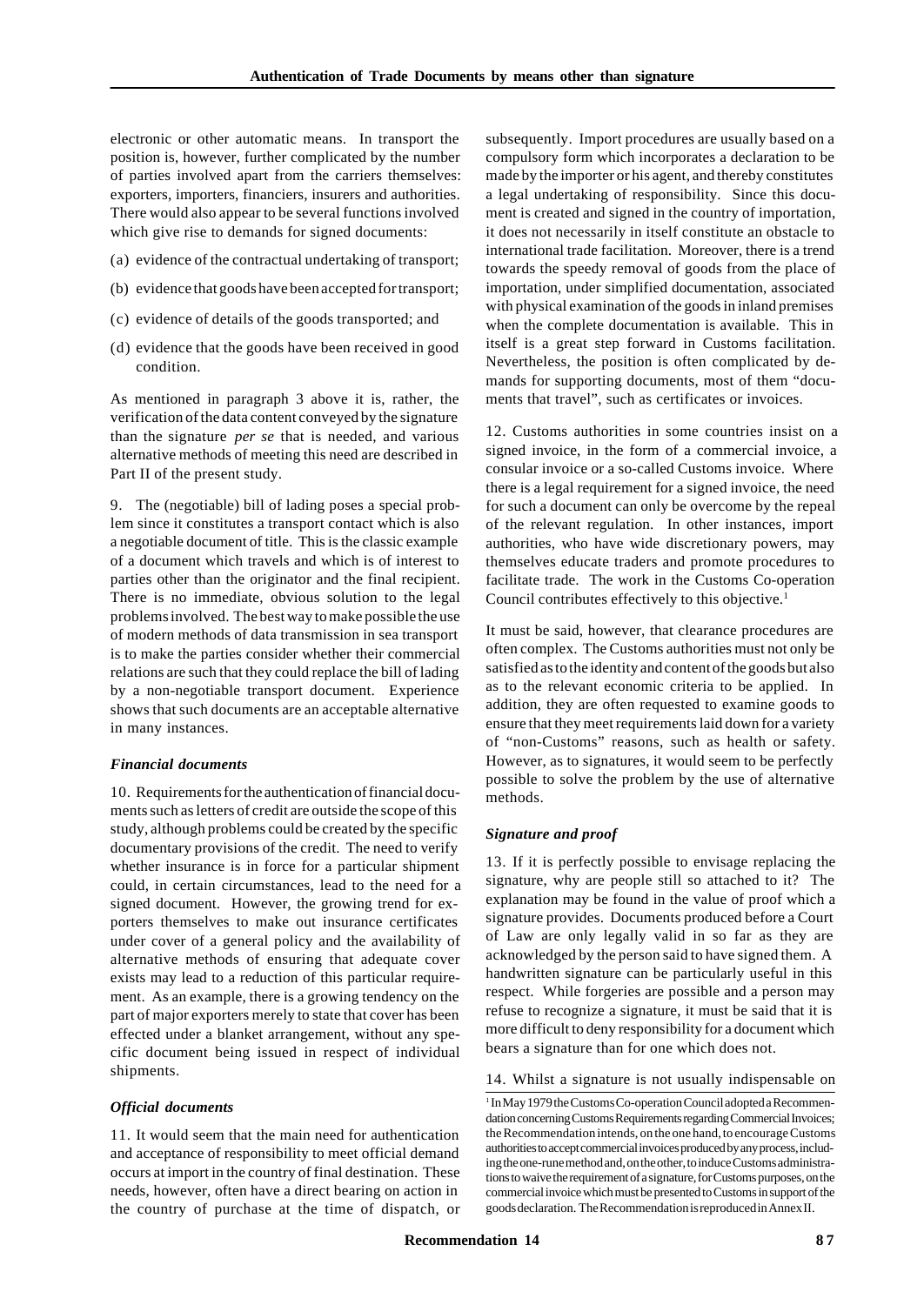commercial documents, it is quite often required for official purposes. Because there are so many different national provisions, participants in international trade– fearing nonfulfillment of possible requirements–play safe by putting a signature on most documents. The guarantees thought to be provided by a signature mean that they are frequently used also on commercial documents, although less frequently, perhaps, when the parties are well known to each other.

#### *Summary of Part I*

15. It may be seen from the above that signatures are widely used, and will continue to be used, for a variety of reasons;

- (i) on commercial documents: mainly to secure proof in a Court of Law, often to comply with existing (or presumed) requirements in national trade laws;
- (ii) on transport documents: often to comply with existing national and/or international provisions requiring signatures on transport contracts and other transport documents;
- (iii)on official documents: generally to secure proof of data content by identification of a (legal) person responsible for the information as provided.

16. The usage or the requirement of a signature presents major problems for modern high-technology data transfer in those instances where the data are transmitted from the country of purchase to the country of (final) destination and where the signature must be available at the clearance of the goods. National legislation and international conventions should be changed wherever they impose signature as a guarantee for the authenticity of information transmitted in this way. As to other data, they are normally transmitted on paper inside the country where the information is available (country of dispatch, country of final destination) and the usage or requirement of signatures has not until now been viewed as a constraint preventing the use of economic high-technology data transfer in trade transactions. This is, however, expected to change within the foreseeable future, and a review of the use of signatures should be made by those responsible and concerned. Already a number of business relationships do not need to rely on signature–partners who have established trust between themselves need not wait to introduce modern procedures for trade transactions guaranteed by means other than signatures.

### **PART II - ALTERNATIVE METHODS**

17. The requirement for a signature is tied to the use of paper documents. The increasing use of electronic and other automatic methods of data transfer means that the new ways of guaranteeing the data and their source need to be found. Some international conventions and other

intergovernmental agreements have been adapted–or initially drafted–taking these developments into account. Extracts from some relevant texts are reproduced in Annex II.

#### *The methods available*

18. There are several methods of instantaneous communications, some of which are already widely used. The following comments can be made concerning the most important:

(a) Telex: the answerback system seems to give adequate security for identification of the source of the data and acceptance of the commitments. Experience shows that problems often arise from incorrect data transmission; error rates need to be reduced.

(b) Remote copying: this method is already in use but can be costly and time-consuming. Recent technical improvements show that transmission times can be reduced significantly, and there is evidence of increased usage of this means. In time, this may become a major alternative method.

(c) Magnetic tape transfer: use of this method is steadily growing, with proven reliability for both in-house systems and inter-company information exchange.

(d) Computer-to-computer transfer: this method is becoming more acceptable and reliable. With the development of packet switched networks on an international scale, often using PTT provided facilities and protocols,it seems likely that this will become the standard method of electronic data transmission in international trade.

(e) Computer print-outs: there are interesting possibilities in an extension of the use of hard-copy print-outs at points of export and import.

#### *Security of data*

19. Generally speaking, electronic and other automatic methods provide a highly accurate and reliable means of data transfer. Data can be safeguarded by ensuring that access to the system is limited by the use of, for example, passwords, code words, special badges, or other methods. It is certainly true to say that these systems can provide a degree of reliability for the content of the message which is as good as any traditional documentation. Confidentiality of files is safeguarded by the methods mentioned. Identification of the parties can be assured by means of pre-arranged codes.

#### *Responsibility for data transmission*

20. Apart from the access code mentioned above, the users of a system also require to know the way in which to structure their messages. The conditions of use of a system are often called "protocols". If the user accepts them, he will be bound by the system and could be held responsible for the use he makes of it. The acceptance of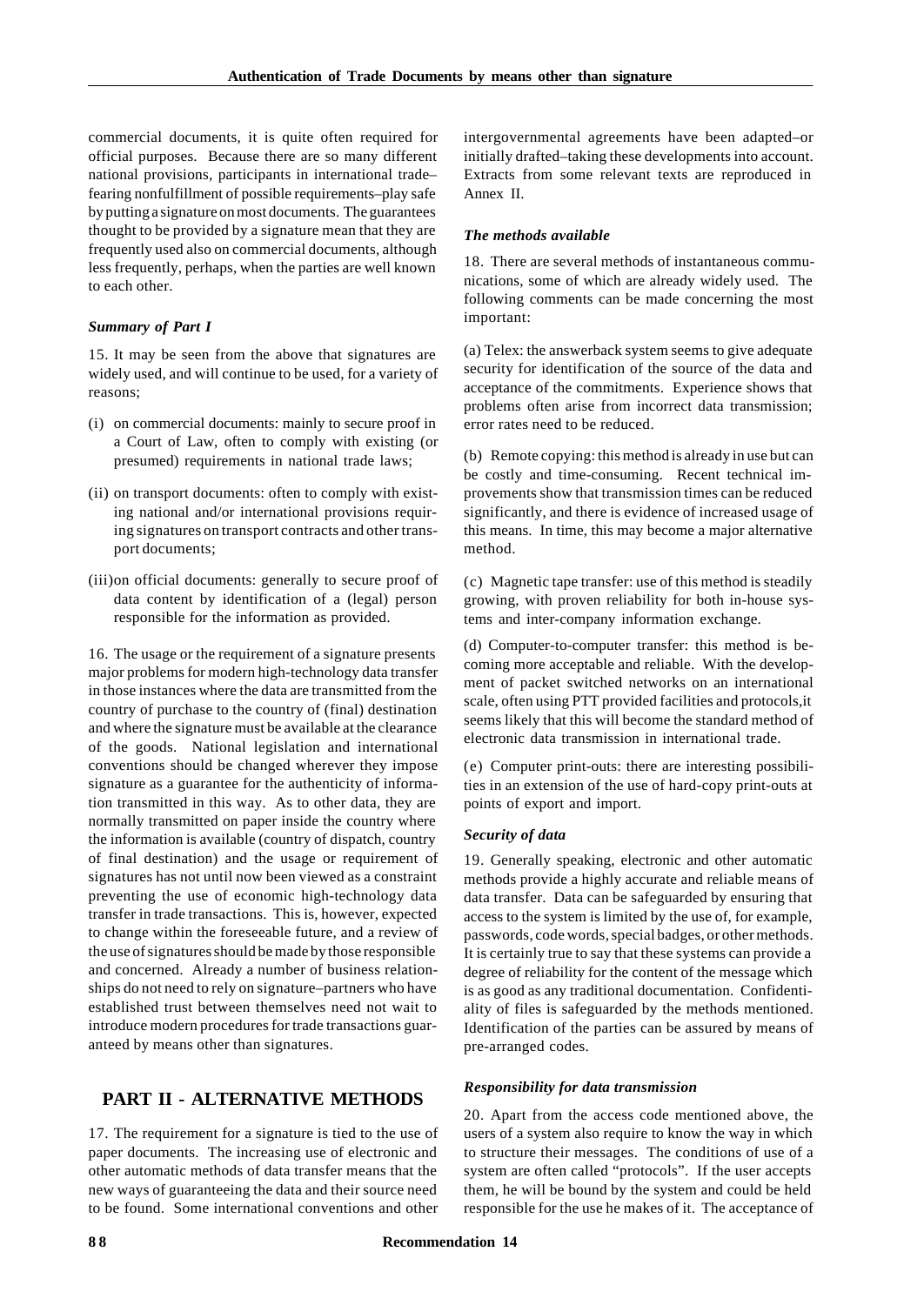the conditions of use of the system could be made in a properly-signed agreement between the parties, in which case the proof before a Court of the transmission made in conformity with the agreement would acquire the validity of duly signed documents. The system would have to identify each user in an irrefutable manner. Where necessary, it would also have to serve as proof of disputed identity of the source of the message; the guarantee which it offers would need to be capable of verification by a court or by an expert designated for this purpose. It is possible that a computer log or inventory, which could be verified to confirm its reliability, held by the system and listing reference proper to each message and to its source, would serve the purpose. If the log recorded the full content of all messages handled by the system, security would be enhanced, but this could be expensive and it might not be necessary in every-day routine transactions.

21. A guaranteed and verifiable identification procedure, together with a signed protocol, could provide proof in a Court of Law which would be of as much value as a signature. It is not possible to ensure complete protection against fraudulent intentions, but it may well be easier to forge a signature than to falsify the identity of the source

of a message in a well designed computer system. However, the evidence held in the computer records would need to be retained in case it were required for use in court proceedings. Recent national data laws have a bearing on the retention period, but in practice a period of five years would seem to be sufficient for this purpose.

22. The kind of system described above has already been developed for use in the S.W.I.F.T. system of data transmission. Further details may be found in Annex III.

# **CONCLUSIONS**

23. Signatures are used to identify and confirm data. They are readily accepted as proof in Courts of Law. Where a formal obligation of signature exists, a name will continue to be required until the obligation is abolished. A valid replacement for signature can be offered by computer systems giving verifiable guarantees as to the identity of the parties; these could commit themselves to recognize messages exchanged by the system and to sign a written agreement to this effect. Where insistence on a signature continues to commercial practice, a process of education will be needed to make the parties aware of the advantages of change.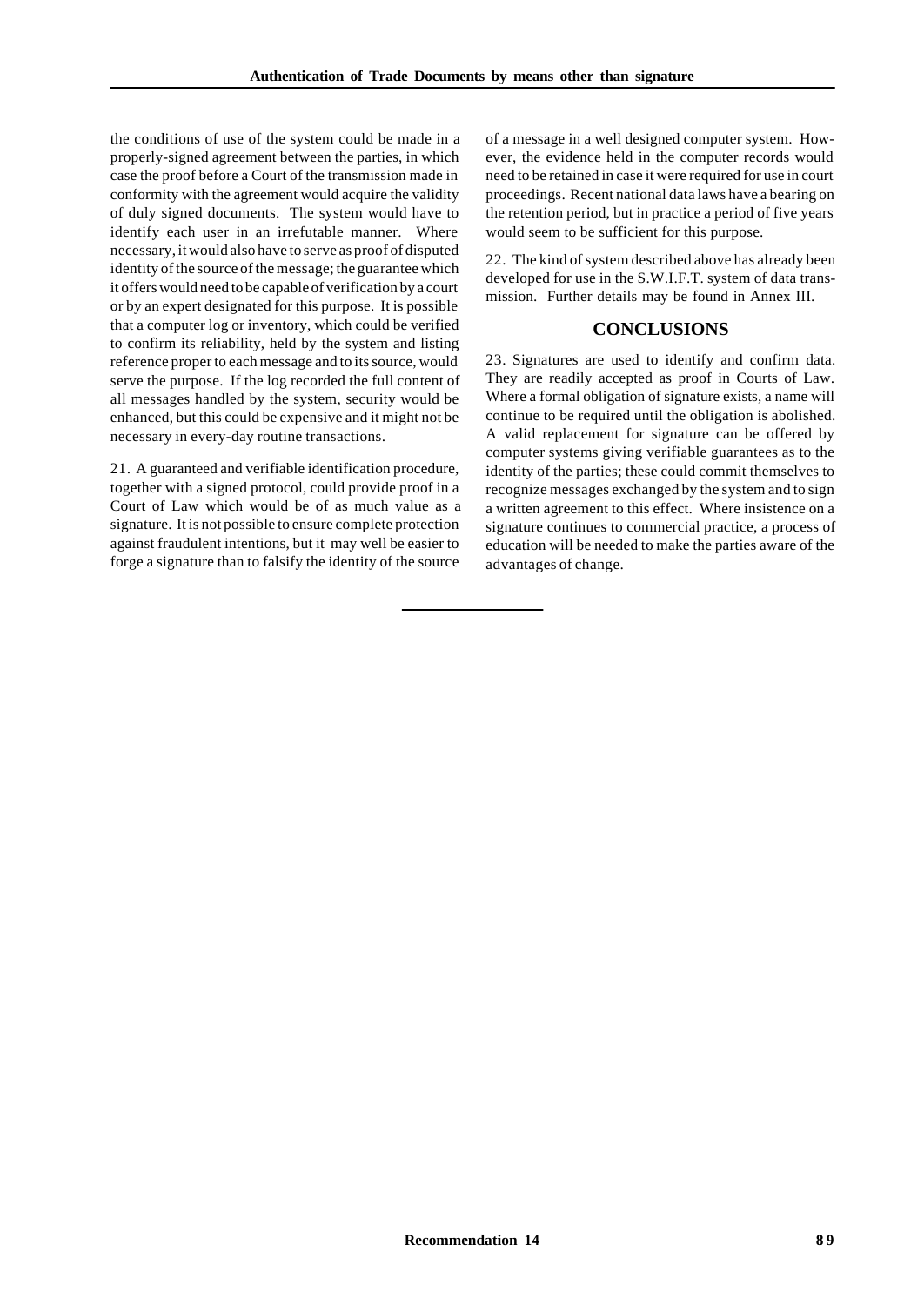#### **Annex I**

# **PART I - SIGNATURE DEFINITIONS**

(a) Name of a person, written by his hand put at the end of a letter, a contract or any document whatever in order to certify it, to confirm it, to make it valid.

*Dictionary, French Academy*, p. 588.

(b) The signature is the name of a person written by his hand, at the end of a letter or a document, to certify it, to confirm it or to make it valid.

*Les Pandectes belges*, p. 817.

(c) The name of a person (or significant mark - obsolete) written with his hand (or her) as an authentication of some documents of writing (to authenticate  $=$  to give legal validity).

*Oxford Dictionary*, p. 1892.

(d) To sign signifies writing one's name with one's own hand at the bottom of a document to prove it and to convey an obligation to do what it implies or to attest it.

Ferriere, *Law Manual*, cited in Belgian law first part, p. 114.

(e) The entry which a person makes of his name (in a particular or regular manner) to confirm the correctness, the genuineness of a writing, or to take responsibility for it.

A signed agreement.

*Petit Robert*, p. 1649.

(f) The signature of a person, written by his hand, at the bottom of a document, or a deed.

*Littré*, p. 155.

(g) Name or mark which one puts at the bottom of something written, to certify that one has written it or that one agrees with the content.

*Larouse Lexis*, p. 1893.

# **PART II - SOME LEGAL DECISIONS OF SIGNATURES TAKEN FROM BELGIAN JURISPRUDENCE**

a) The written signature cannot consist of a finger print, or an initial (Brussels 27.1.1807), a mark (stamp) (Colman 23.12.1809), a cross (Bourges 27.11.1971).

(b) The signature of a married woman represented by the name of her husband, signature under an assumed name (pseudonym) or by a commercial name, or by means of a facsimile seal can be admitted as a valid signature. Whether that holds good equally for the initial is doubtful, but a cross, a finger print, seal, stamp with printed letters or a name impressed or struck are certainly not a signature.

*Winkler Prins*, tome 9, p. 105.

(c) If in the matter of testament the signature can be made up by a customary personal mark, it cannot be the same under Article 1347.

(literal proof) *Jurisprudence belge*, first part, p. 114.

(d) When the name is readable, correct and complete the signature exists, whether the manner is usual or not for the signatory. But it is necessary that it can be considered as constituting the characters of writing, otherwise it is reduced to a simple mark. An incomplete name is a signature, if the writer has the habit of signing in this way. A mark, a cross or other arbitrary symbols, even when often used by the person concerned, are not a signature.

But practically speaking, certain dispositions are accepted.

*Les Pandectes belges*, p. 823/4.

(e) The Law holds a special status for signature as far as proof is concerned. "The signature is the external form of a consent, or desire, or approval"

*Les Pandectes belges,* p. 833/4.

The will of the legislator is to bind the signatory by the very fact of his signature, and having made his own the declarations in the act.

*Cassation belge*, 30. 04. 1942.

(f) "A recorded tape, constituting a known fact from which the judge can draw a conclusion, can be invoked by him as a presumption."

*Cassation belge*, 24. 11. 1961.

(g) Formulation by the Court of Appeal at Algiers is interesting in this regard (18.12.1931): "Given that the authors of the Civil Code were not able to make provisions for all kinds of representation of thought that can be brought about by the progress of science, one should therefore interpret the word 'written' in a broad and comprehensive manner."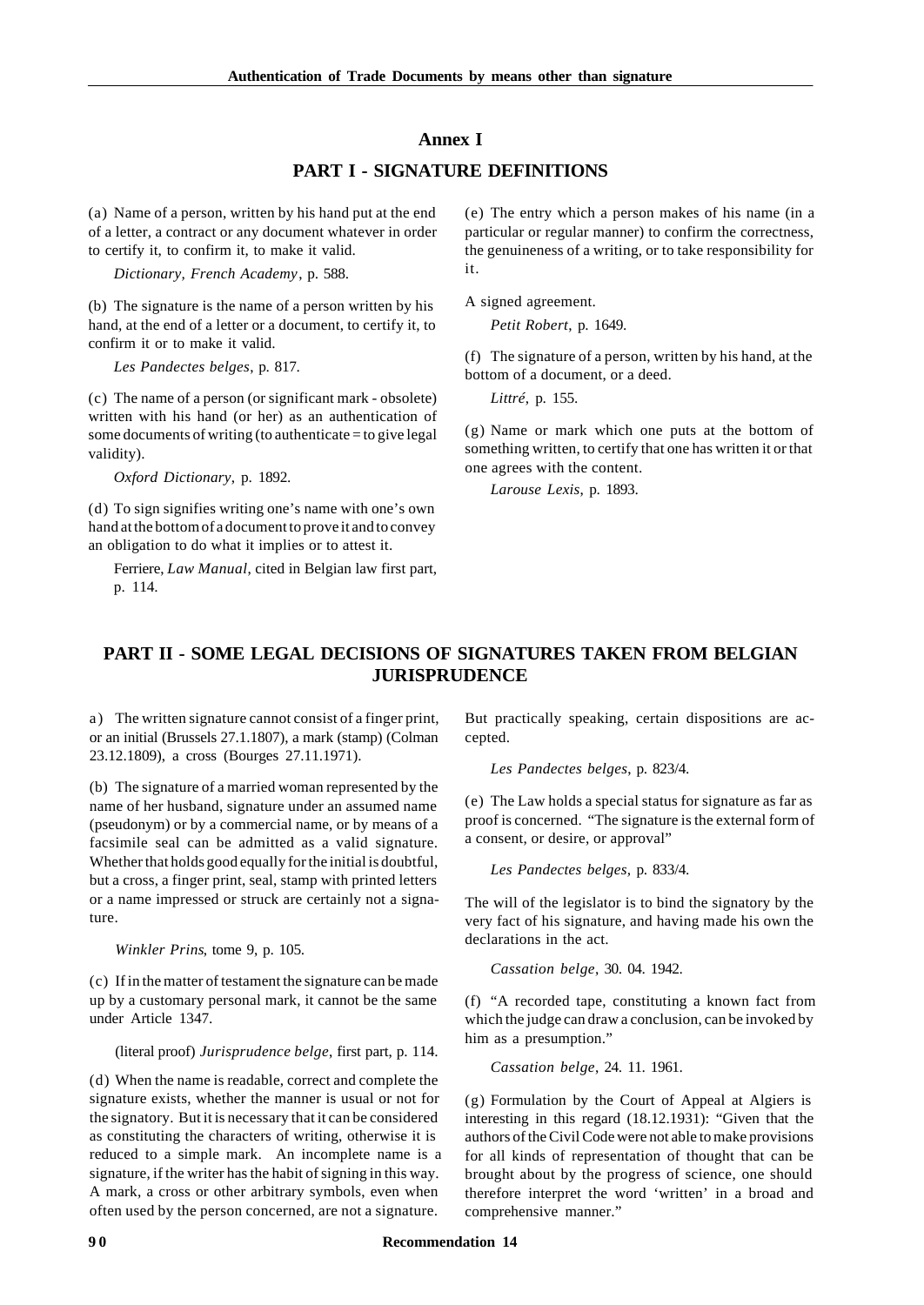# **Annex II**

# **EXTRACTS FROM CONVENTIONS, DRAFT CONVENTIONS, INTERGOVERNMENTAL AND OTHER INTERNATIONAL RECOMMENDATIONS RELEVANT FOR THE STUDY OF SIGNATURES/AUTHENTICATION IN TRADE DOCUMENTS**

- 1. The texts reproduced below refer to:
	- I. Air transport
	- II. Sea transport
	- III. Multimodal transport
	- IV. Transport of dangerous goods
	- V. Customs clearance
	- VI. Sale of goods and formation of contracts
	- VII. Payments

2. They are reproduced from documents available in the ECE secretariat at the end of 1979. It should be noted that several of the texts referred to are not yet operational, e.g. the Montreal Protocol and the Hamburg Rules have not yet entered into force and the draft conventions on multimodal transport and the international sale of goods have not yet been signed.

3. It can also be noted that different terms have been used to describe the same occurrence in the rules agreed by different organizations to deal with the new problems created by modern data transmission techniques. Examples are:

- electronic data processing techniques ...;
- any other means which would preserve a record of the carriage ...;
- any other mechanical or electronic means ...;
- documentation by manual, electronic or other automatic means ...;
- telephone, telex or other means of instantaneous communication ...; and
- communication by electronic systems ...

4 In documents issued by the Working Party on Facilitation of International Trade Procedures, expressions such as "transmission of information by electronic or other automatic means" and "electronic or other automatic methods of data transfer" are generally used, the reason being that trade data are still often processed automatically, but not by electronic means, and that future instantaneous data transfer systems may not always use electronic devices. For the same reason, "automatic data processing (ADP) is preferred to "electronic data processing" (EDP) in such documents.

# **I. AIR TRANSPORT**

#### *International Civil Aviation Organization (ICAO)*

"B. Electronic Data-Processing Techniques

4.4 RECOMMENDED PRACTICE. – Contracting States should make arrangements which would enable the use of commercial documents required for the clearance of air cargo produced by electronic data-processing techniques in legible, understandable, and acceptable form.

4.5 RECOMMENDED PRACTICE. – Contracting States should examine, in close collaboration with international operators and others concerned with air cargo, the additional facilitation which can be derived from the application of electronic data-processing techniques and consider introducing such techniques where the volume of air cargo warrants.

4.6 RECOMMENDED PRACTICE. – When the introduction of electronic data-processing techniques is planned in a Contracting State for controlling the movement of import/export air cargo, that State should endeavour to apply the following principles:

- (i) existing control requirements and procedures should be examined with a view to their modification as necessary;
- (ii) all interested parties should, from the outset, be afforded the opportunity for consultation;
- (iii) close attention should be given to the need for ensuring that the new system is compatible with those in existence at its airports or being developed at airports in other States; and
- (iv) close attention should be given to the possibility of accepting the information necessary for the receipt, loading, discharge, delivery and clearance of air cargo prepared and transmitted by electronic dataprocessing techniques."

*Chapter 4 of Annex 9, "Facilitation", to the Convention on International Civil Aviation (Chicago, 1944), Seventh edition, April 1974*

"Section III. – Documentation relating to cargo

#### *Article 5*

1. In respect of the carriage of cargo an air waybill shall be delivered.

2. Any other means which would preserve a record of the carriage to be performed may, with the consent of the consignor, be substituted for the delivery of an air waybill. If such other means are used, the carrier shall, if so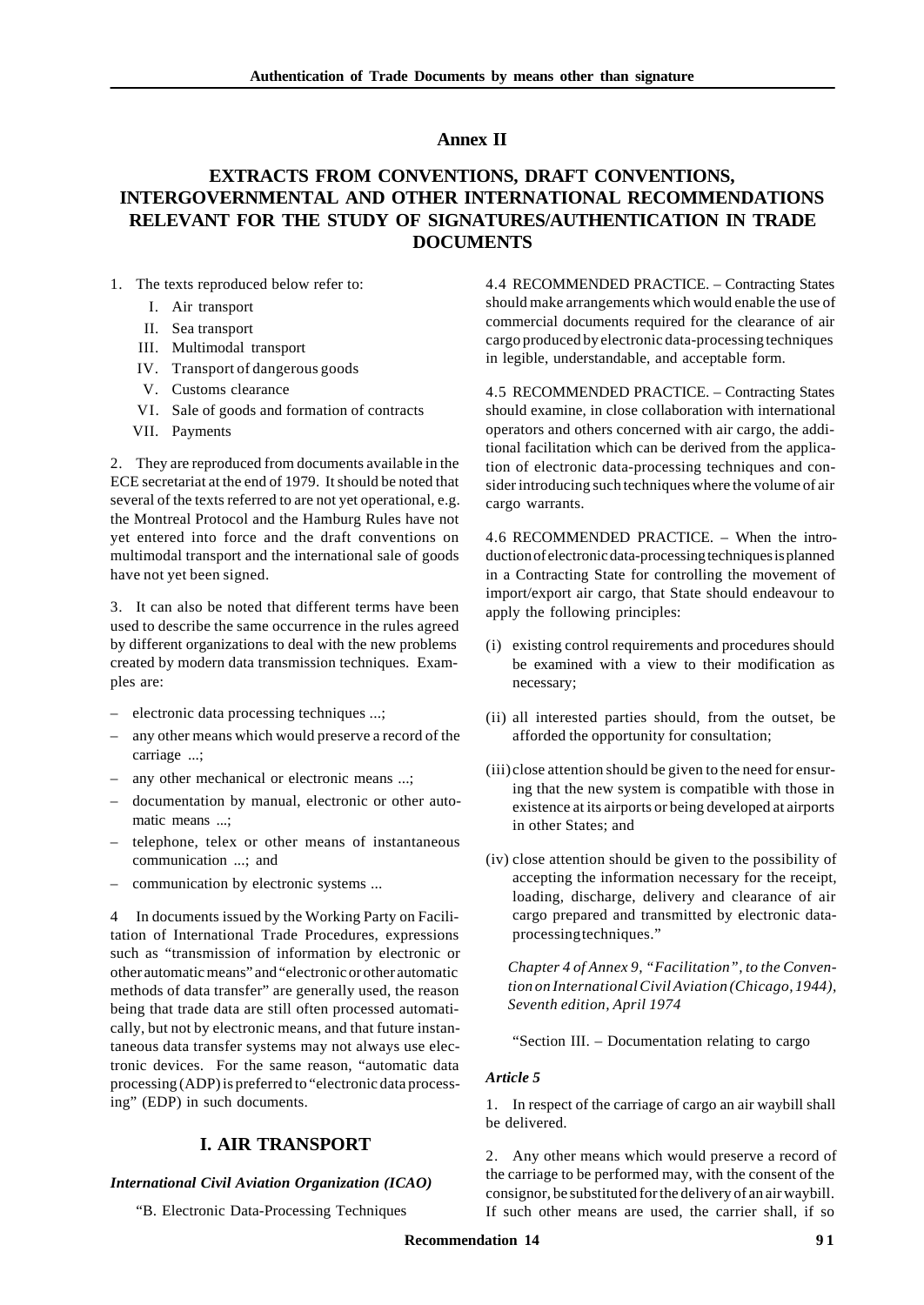requested by the consignor, deliver to the consignor a receipt for the cargo permitting identification of the consignment and access to the information contained in the record preserved by such other means.

3. The impossibility of using, at points of transit and destination, the other means which would preserve the record of the carriage referred to in paragraph 2 of this Article does not entitle the carrier to refuse to accept the cargo for carriage.

### *Article 6*

1. The air waybill shall be made out by the consignor in three original parts.

2. The first part shall be marked, "for the carrier"; it shall be signed by the consignor. The second part shall be marked, "for the consignee"; it shall be signed by the consignor and by the carrier. The third part shall be signed by the carrier and handed by him to the consignor after the cargo has been accepted.

3. The signature of the carrier and that of the consignor may be printed or stamped.

4. If, at the request of the consignor, the carrier makes out the air waybill, he shall be deemed, subject to proof to the contrary, to have done so on behalf of the consignor."

*Montreal Protocol No. 4 to amend the Convention for the Unification of Certain Rules relating to International Carriage by Air (Warsaw 1929; Montreal 1975)*

# **II. SEA TRANSPORT**

#### *Inter-governmental Maritime Consultative Organization (IMCO)*

"7. Electronic and other automatic processing of documents,

*Add* to standard 2.15 the following text:

Documents produced by electronic and other automatic data processing techniques, in legible and understandable form shall be accepted."

Final Act *of the Conference of Contracting Governments to amend the Annex to the Convention on Facilitation of International Maritime Traffic, 1965* (November 1977)

#### *United Nations Commission on International Trade Law (UNCITRAL)*

#### *"Article 1 - Definitions*

8. "Writing" includes, *inter alia*, telegram and telex.

#### *Article 14 - Issue of bill of lading*

1. When the carrier or the actual carrier takes the goods in his charge, the carrier must, on demand of the shipper, issue to the shipper a bill of lading.

2. The bill of lading may be signed by a person having authority from the carrier. A bill of lading signed by the master of the ship carrying the goods is deemed to have been signed on behalf of the carrier.

3. The signature on the bill of lading may be in handwriting, printed in facsimile, perforated, stamped, in symbols, or made by any other mechanical or electronic means, if not inconsistent with the law of the country where the bill of lading is issued."

*United Nations Convention on the Carriage of Goods by Sea (Hamburg, 1978)*

# **III. MULTIMODAL TRANSPORT**

## *United Nations Conference on Trade and Development (UNCTAD)/IPG*

"Part III. Draft provisions on documentation

Definition of the MT document

#### *Draft provision A*

"Multimodal transport document" means a document which evidences a multimodal transport contract, the taking in charge of the goods by the multimodal transport operator, and an undertaking by him to deliver the goods in accordance with the terms of that contract.

Issuance of the MT document

#### *Draft provision B*

1. When the goods are taken in charge by the multimodal transport operator, he shall [, on demand of the consignor,] issue a multimodal transport document, which, at the option of the consignor, shall be in either negotiable or non-negotiable form.

2. The multimodal transport document may be signed by the multimodal transport operator or by a person having authority from him.

3. The signature of the multimodal transport document may be in handwriting, printed in facsimile, perforated, stamped, in symbols, or made by any other mechanical or electronic means, if not inconsistent with the law of the country where the multimodal transport document is issued.

[4. Any other means which would preserve a record of the carriage to be performed may with the consent of the consignor be substituted for the issuance of the multimodal transport document. If such other means are used, the multimodal transport operator shall, of so requested by the consignor, deliver to the consignor a receipt for the goods permitting identification of the consignment and access to the information contained in the record preserved by such other means.]"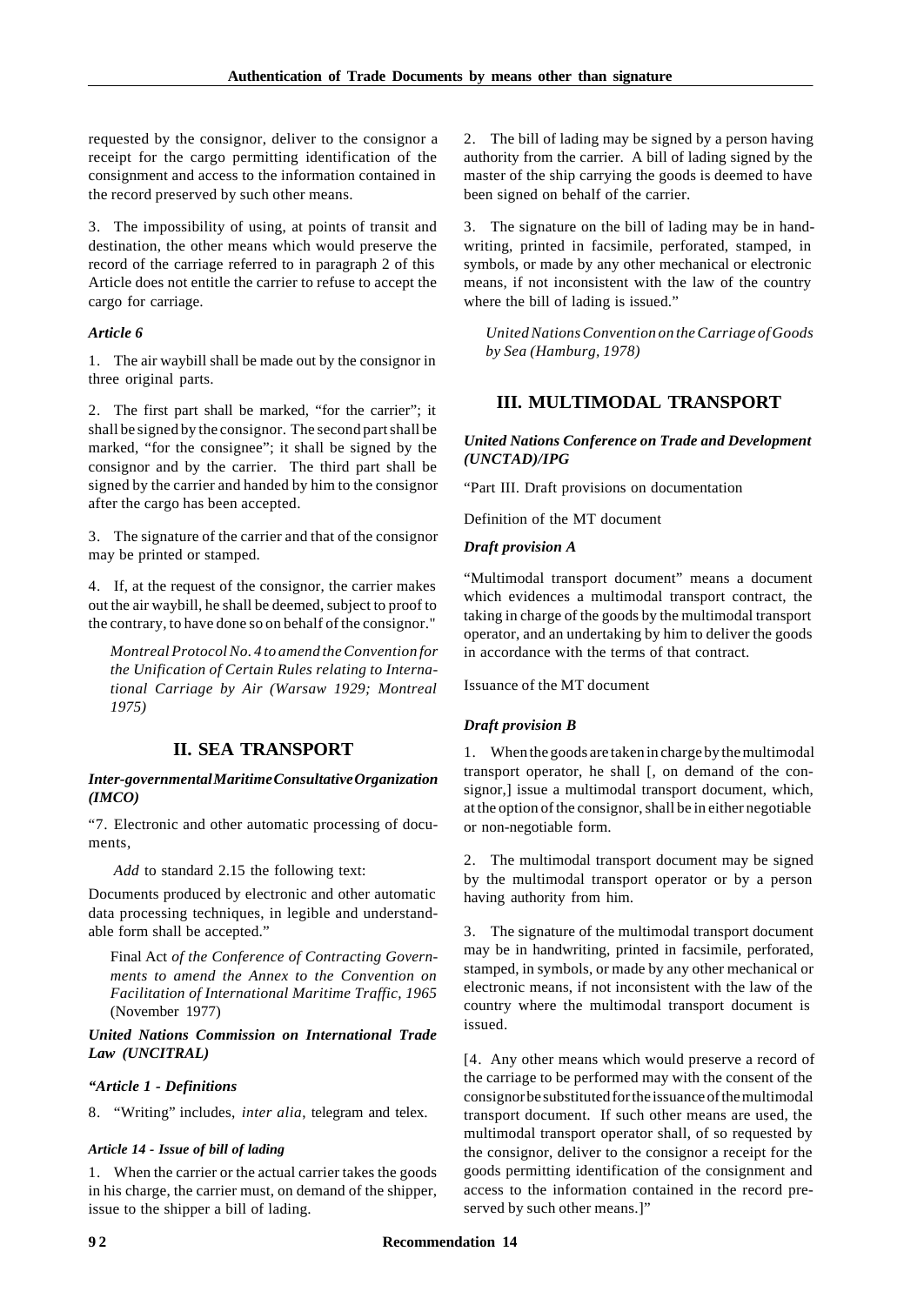*Preliminary draft of a Convention on International Multimodal Transport, document TD/B/AC.15/50 (November 1978)*

# **IV. TRANSPORT OF DANGEROUS GOODS**

#### *United Nations Economic and Social Council (ECOSOC)*

"Chapter 13. Recommendations on consignment procedures

1. This Chapter sets forth the recommended procedures for dangerous goods shipments relative to marking, labelling, documentation by manual, electronic or other automatic means and placarding."

*Recommendation (December 1978) of the United Nations/ECOSOC Committee of Experts on the Transport of Dangerous Goods*

# **V. CUSTOMS CLEARANCE**

## *Customs Co-operation Council (CCC)*

1. The Customs Co-operation Council, on 16 May 1979, adopted a Recommendation concerning Customs requirements regarding commercial invoices.

2. The above-mentioned Recommendation is intended, on the one hand, to encourage Customs authorities to accept and, on the other, to induce Customs administrations to waive the requirement of a signature, for Customs purposes, on the commercial invoice which must be presented to Customs in support of the Goods declaration.

3. The Recommendation is worded as follows:

"THE CUSTOMS CO-OPERATION COUNCIL.

*Desiring* to facilitate international trade by making it possible for trade circles to employ modern methods of data reproduction and transmission;

*Taking into account*, *inter alia*, the efforts being made at the international level to enable all the documents required for an international trade transaction to be prepared from a single master by the one-run method;

*Taking into account* the Recommendation concerning signatures and authentication adopted in March 1979 by the Working Party on Facilitation of International Trade Procedures of the Economic Commission for Europe, which notes in particular that the general adoption of mechanical or electronic methods of data transfer requires changes in current practice regarding handwritten signatures;

*Considering* that the requirement of a signature on the commercial invoice for Customs purposes does not afford the Customs any particular guarantee of its accuracy;

*Recommends* that Members should:

1. accept commercial invoices produced by any process, for example, the one-run method, in cases where the presentation of the commercial invoice is required in connection with the clearance of goods;

2. refrain from requiring a signature, for Customs purposes, on commercial invoices presented in support of a Goods declaration;

*Requests* Members who accept this Recommendation to notify the Secretary General of their acceptance, of the date from which they will apply the Recommendation, and of the conditions of its application. The Secretary General will transmit this information to the Customs administrations of Members."

# **VI. SALE OF GOODS AND FORMATION OF CONTRACTS**

## *United Nations Commission on International Trade Law (UNICTRAL)*

## *Article 10*

A contract of sale need not be concluded in or evidenced by writing and is not subject to any other requirements as to form. It may be proved by any means, including witnesses.

# *Article 11*

Any provision of Article 10, Article 27 or Part II of this Convention that allows a contract of sale or its modification or abrogation or any offer, acceptance, or other indication of intention to be made in any form other than in writing does not apply where any part has his place of business in a Contracting State which has made a declaration under Article (X) of this Convention. The parties may not derogate from or vary the effect of this Article.

# *Article (X)*

A Contracting State whose legislation requires a contract of sale to be concluded in or evidenced by writing may at the time of signature, ratification or accession make a declaration in accordance with Article 11 that any provision of Article 10, Article 27, or Part II of this Convention, which allows a contract of sale or its modification or abrogation or any offer, acceptance, or other indication of intention to be made in any form other than in writing shall not apply where any party has his place of business in a Contracting State which has made such a declaration.

### *Article 18*

(1) A period of time for acceptance fixed by an offeror in a telegram or a letter begins to run from the moment the telegram is handed in for dispatch or from the date shown on the latter or, if no such date is shown, from the date